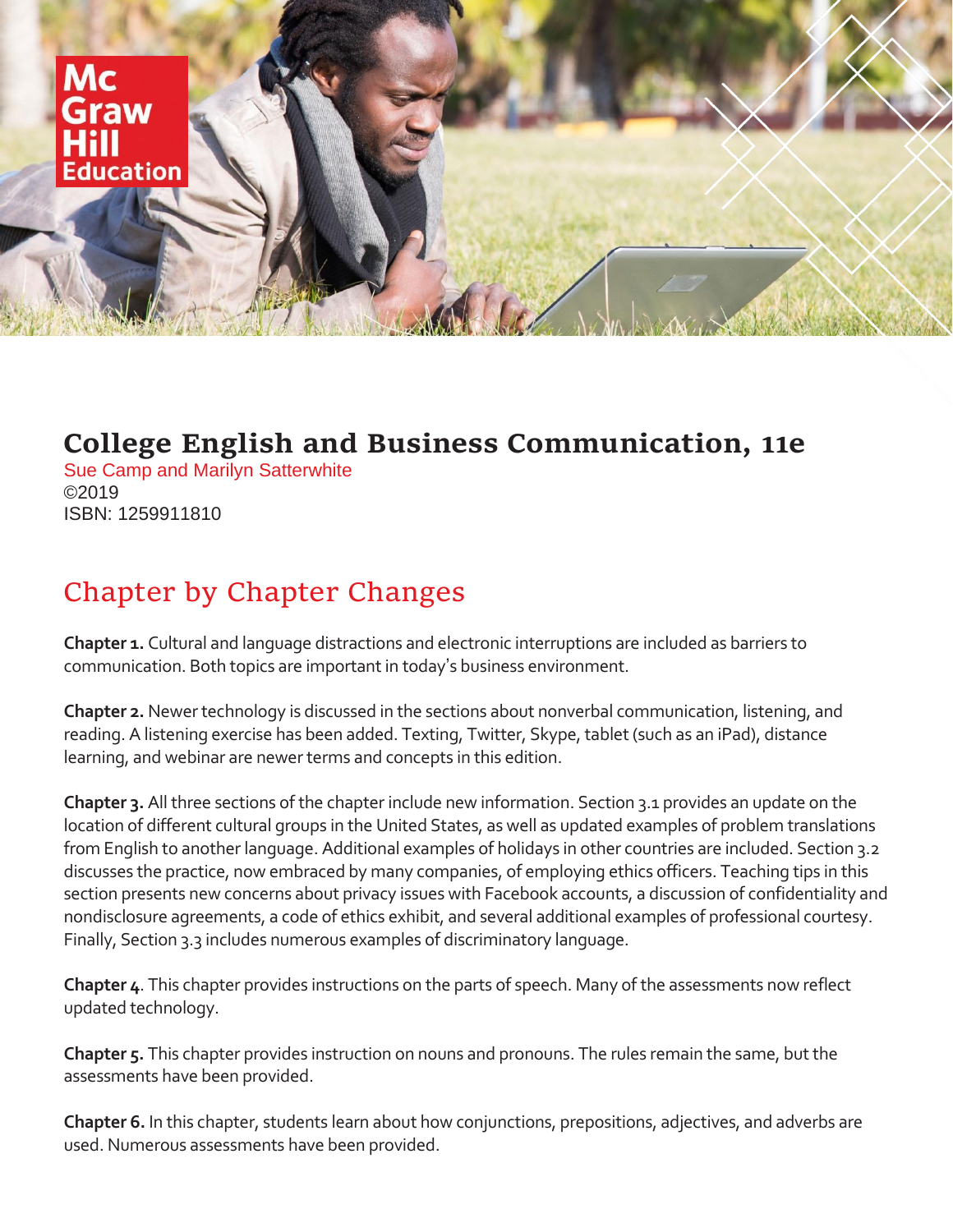**Chapter 7.** This chapter is absolutely packed full of information regarding the mechanics of style such as sentence enders, commas, semicolons, colons, dashes, quotation marks, parentheses, apostrophes, capitalization, abbreviations, and numbers. The rules have not changed. Numerous assessments are provided for student practice. Updated wording contributes to refreshing the chapter.

**Chapter 8.** Section 8.1 has added information about electronic sources for dictionaries as well as a discussion of abridged and unabridged dictionaries. Section 8.4 contains new information about writing bad news in a positive way. Section 8.4 also provides more coverage and exercises for active and passive voice.

**Chapter 9**. Section 9.1 is now about planning and organizing messages and includes information on the advantages of a written document and how to choose the correct written document. Section 9.2 contains information about e-mails and memos, including the format for each, guidelines for using e-mail and memos, purposes of e-mails and memos, and the appropriate tone of memos and e-mails. Section 9.3 contains information about business letters, including letter parts, letter formats, stationery for letters, addresses on envelopes, and the way to fold letters for envelopes.

**Chapter 10.** Section 10.1 includes writing persuasive requests in addition to the material on writing sales letters.

**Chapter 11.** As the amount of reference material available on the Internet rapidly increases, Chapter 11 has new information on the expanded use of technology sources for reports. Also included are descriptions of podcasts, wikis, blogs, and social media. A discussion of encyclopedias as a source has been added. Updated information on web browsers, electronic notecards, and plagiarism, as well as updates on MLA and APA style, is now included.

**Chapter 12.** This chapter has been updated by several professionals who are qualified in this field. It covers current uses of technology in business communication and includes numerous examples and explanations of specific technologies that facilitate communication. The chapter explores how communication technology can enhance the businessperson's work life and improve his or her productivity.

**Chapter 13.** New material is provided about how quickly the United States has gone mobile. Emphasis is placed on how companies make their businesses easily accessible to individuals and how small companies use social media to promote their products and services. The material on the need for customer service is now expanded. Also expanded is the information on communicating by telephone, including the professional way to put a caller on hold and to transfer a call. New coverage has been added on the use of smartphones and tablets for customer service.

**Chapter 14.** New material is provided on the value of visual aids in presentations. Audience engagement is presented as a technique to involve the listener and increase retention of the presentation content. Information on interactive white boards and electronic meetings is included in this chapter. Additional tips are presented for developing a presentation, and there is an expanded list of suggestions for improving presentation delivery.

**Chapter 15.** This chapter emphasizes the value of internships in gaining experience and in securing permanent positions. Social media as a tool for both the recruiter and the job seeker is discussed. Recruiters can identify applicants with desirable personal qualities, and job seekers can learn about companies that they feel will match their qualifications and goals. Using personal business cards is encouraged with this chapter. A list of possible reasons that submitting an application letter and a résumé did not convert into an invitation for an interview. Scannable résumés are covered, and an example is provided. The importance of volunteer experience or civic involvement in demonstrating community service is stressed.